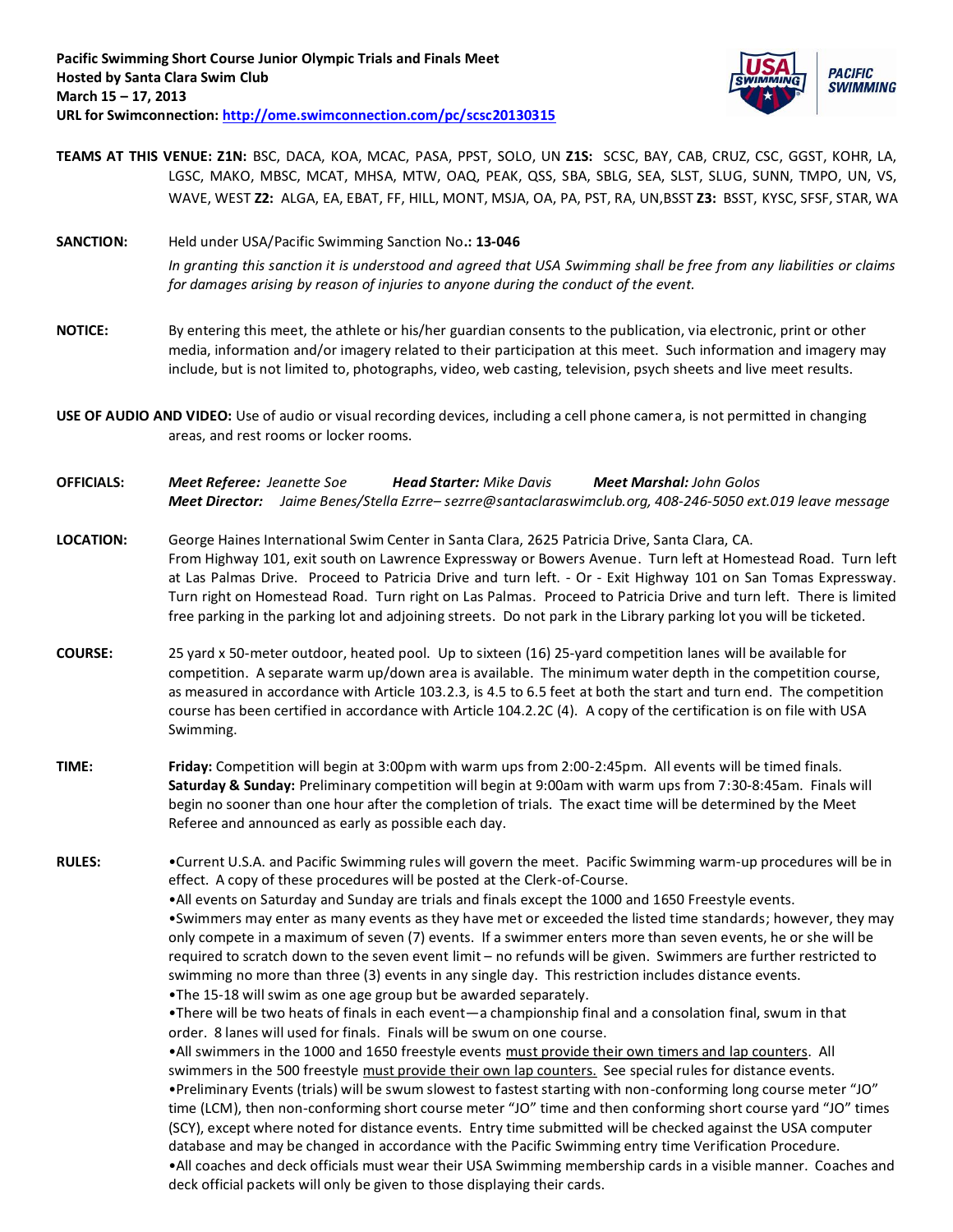- **DISTANCE:** The 1000 Freestyle will begin 10 minutes after the conclusion of the Trials on Saturday. The 1650 Freestyle will begin 10 minutes after the conclusion of Trials on Sunday. If there are more heats than there is time to swim them between Trials and Finals, then slower heats will be swum after Finals. The 1000 and 1650 yard freestyle events are timed finals. The 1000 and 1650 Freestyle will be swum fastest to slowest and may alternate girls and boys. The 1000 and 1650 Freestyle will swim the 11-18 year olds combined, but they will be awarded separately. **Swimmers in the 1000 and 1650 free must provide their own timers and counters.** The Meet Referee may decide to swim two swimmers per lane.
- **ATTENTION HIGH SCHOOL SWIMMERS (February – May):** If you are a high school swimmer in season, you need to be unattached from your team for this meet. It is the swimmer's responsibility to be unattached for this meet. You can un-attach at the meet if necessary. This does not apply to swimmers swimming under the rules of the Nevada Interscholastic Activities Association (NIAA).
- **DECK CHANGING:** Except where venue facilities require otherwise, changing into or out of swimsuits other than in locker rooms or other designated areas is not appropriate and is strongly discouraged.
- **UNACCOMPANIED SWIMMERS:** Any USA-S athlete-member competing at the meet must be accompanied by a USA Swimming member-coach for the purposes of athlete supervision during warm-up, competition and warm-down. If a coach member of the athlete's USA Swimming Club does not attend the meet to serve in said supervisory capacity, it is the responsibility of the swimmer or the swimmer's legal guardian to arrange for supervision by a USA Swimming member-coach. The Meet Director or Meet Referee may assist the swimmer in making arrangements for such supervision; however, it is recommended that such arrangements be made in advance of the meet by the athlete's USA Swimming Club Member-Coach. The swimmer must be certified by a USA Swimming member coach as being proficient in performing a racing start or must start the race in the water. It is the responsibility of the swimmer or the swimmer's legal guardian to ensure compliance with this requirement.
- **RESTRICTIONS:** •Smoking and the use of other tobacco products is prohibited on the pool deck, in the locker rooms, in spectator seating or standing areas and in all areas used by the swimmers during the meet and warm-up periods.
	- •Sale and use of alcoholic beverages is prohibited in all areas of the meet venue.
	- •Glass bottles and containers of any kind are not permitted in the pool area.
	- •No propane containers except for snack bar/meet operations.
	- •No pets allowed inside the venue with the exception of service animals.
	- •EZ-ups will only be allowed in the baseball field adjacent to the diving well entrance.
	- **•**Limited coaches seating on deck, tents will be provided. Additional coaches seating will be available on the lower portion of the grandstands.
- **ELIGIBILITY:** •Swimmers must be current members of USA Swimming and enter their name and registration number on the meet entry card as shown on their Registration Card. All swimmer registration will be checked against the SWIMS database. If a swimmer is not found to be registered, the Meet Director shall accept the registration at the meet. A \$10 surcharge will be added to the regular registration fee. Duplicate registrations will be refunded by mail. •Disabled swimmers are welcome to attend this meet and should contact the Meet Referee or Meet Director regarding special accommodations on entry times and seeding per Pacific Swimming policy. •The meet is open to all qualified swimmers with "JO" times or better time standards. All times must be achieved between September 1, 2011 and the entry deadline.
- **PROOF OF TIME:** Proof of time will be required in advance for all swimmers in this meet per Section 4.C.2 of the Pacific Swimming Rules and Regulations. All entry times will be verified against the USA Swimming computer database. Entry times must have been achieved prior to the closing date for entries to the meet (March 6, 2013). If a time cannot be proven prior to the meet, the swimmer will not be allowed to check in for the event until the entry time has been proven. No refunds will be given if a time cannot be proven. Only official results from sanctioned or approved meets may be used to prove times. Converted times are not to be used. Time standards for this meet are provided in short course yards and long course meters. A swimmer who has met the qualifying time standard for an event in any course may enter that event at this meet. When possible, coaches will be notified of their swimmers who have not proven their entry times.
- **ENTRY FEES:** \$ 5.50 per entry and \$8.00 participation fee per swimmer.
- **Online Meet Entries:** Enter at: **http://ome.swimconnection.com/pc/SCSC20130315** to receive immediate confirmation of acceptance via email. The "billing information" email should be brought to the meet as proof of entry. Entries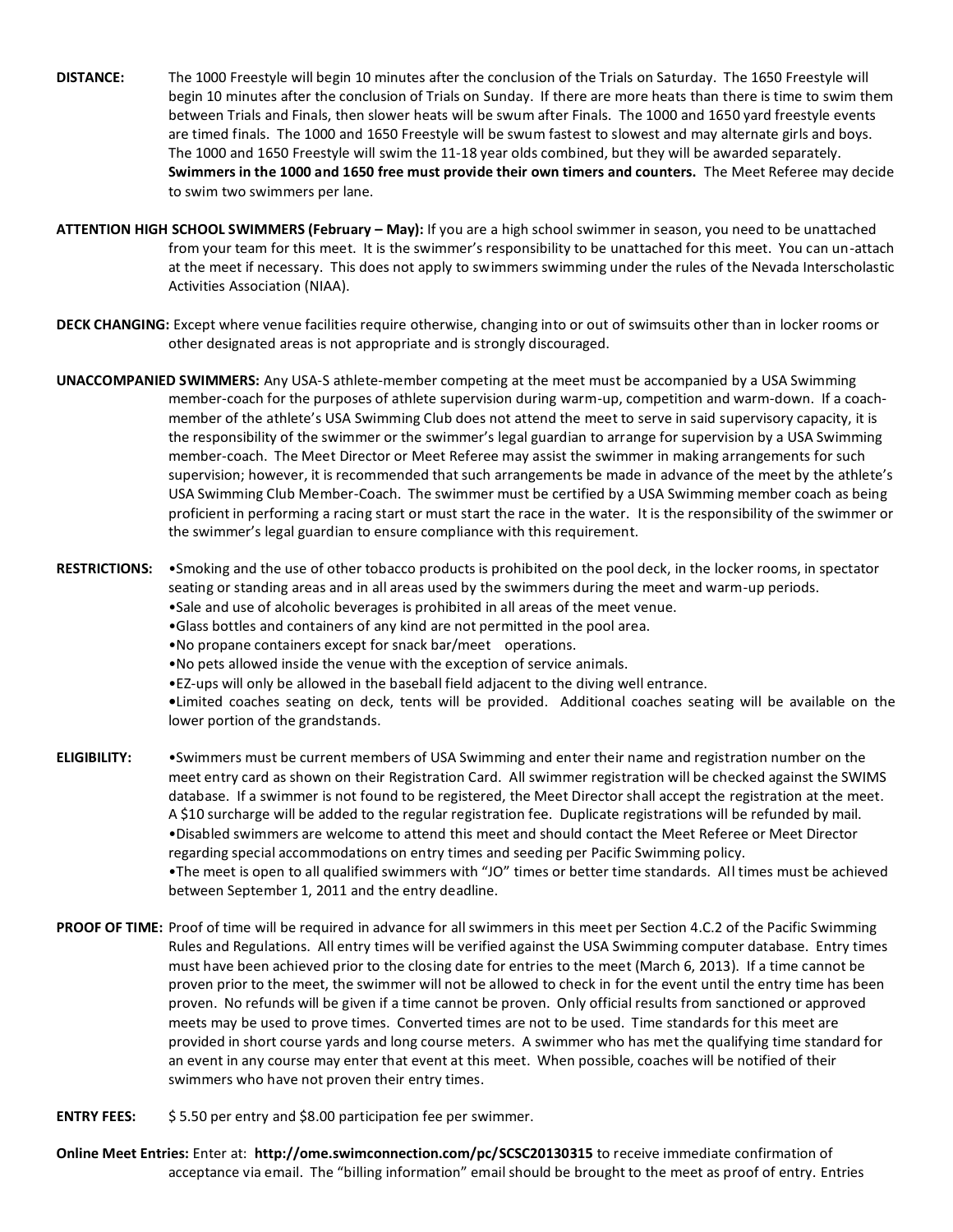must be entered through the online entry system no later than 11:59pm on Wednesday, March 6, 2013. Online entry requires payment by credit card using our secure site. The cost of using Online Meet Entries is \$1 per swimmer plus 5% of the total entry fees. Please note that the processing fee is a separate fee from the entry fees. Online meet entry fees are paid to Swim Connection LLC. Fees collected by the use of this system are completely voluntary. Online Meet Entry is in no way required or expected of a swimmer by Pacific Swimming.

**Surface Mailed/Hand Delivered Entries:** Entries must be on the attached Consolidated Entry Form. Complete a separate form for each swimmer using the best time for each event.

> ENTRIES MUST BE COMPLETELY FILLED OUT, INCLUDING BEST TIME FOR EACH EVENT. Entered times must be submitted in yards (SCY), or non-conforming long course meters (LCM) / short course meters (SCM). Entries with "NO Time", the omission of a time, or a time slower than a "Junior Olympic" time will not be accepted. All swimmers must provide on the entry form, the date and name of meet where they achieved each qualifying entry time. Only times from sanctioned, approved, or observed meets will be acceptable. All mailed entries must be postmark by MIDNIGHT, MONDAY, March 4, 2013, or hand delivered no later than 11:59 PM on Wednesday, March 6, 2013 to the address below. No late entries will be accepted. NO REFUNDS will be made except for mandatory scratch downs. No fax entries will be accepted.

 For confirmation of mailed and/or hand delivered entries, include a self-addressed, stamped envelope or post card. No phone calls or emails for this request.

 Entry forms must be completely filled out, including best conforming short course time, or non-conforming long/short course meter time for each event. All entries shall be noted by (**SCY**); (**LCM**)) to the right of the entry time. [**SCY**=short course yards; **LCM** = long course meters]. **DO NOT CONVERT TIMES USING ANY CONVERSION FORMULAS.**

| Make check payable to: "SCSC" |    |
|-------------------------------|----|
| Mail/Hand Deliver entries to: | S. |
|                               | Δ  |

Mail/Hand Deliver entries to: **Santa Clara Swim Club Attention: Carlene Takaki/ Meet Entries**  2625 Patricia Drive Santa Clara, CA 95051

- **CHECK IN:** The meet will be deck seeded. Swimmers must check-in at the Clerk-of-Course. Close of check-in for all events shall be no more than 60 minutes before the estimated time of the start of the first heat of the event. No event shall be closed more than 30 minutes before the scheduled start of the session. Swimmers who do not check-in will not be allowed to compete in the event. Check-in for the 1000s and 1650s will close by 10:30am of the day of the event. Swimmers who do not check-in will not be allowed to compete in the event.
- **SCRATCHES:** Swimmers entered in an individual event in a Trials and Finals meet that is seeded on the deck that have checked in for that event, must swim in the event unless they notify the clerk of the course before seeding for that event has begun that they wish to scratch. Failure to swim an event will result in being barred from rest of the swimmer's events that day. If the swimmer qualified for a final before missing an event they may swim that final.

 Any swimmer qualifying for any level of finals in an individual event who does not wish to compete must scratch within 30 minutes after the announcement of qualifiers. During this period, qualifiers may also notify the Administrative Referee that they may not intend to compete in consolation finals or finals. In this case they must declare their final intention within 30 minutes after the announcement of qualifiers following their last individual preliminary event.

 Any swimmer originally qualifying for a final who fails to compete in that final will be barred from further competition for the remainder of the meet, unless properly scratched. If the failure to compete occurs on the last day the swimmer is entered in an individual event in the meet, and no other individual event penalty is applicable, the swimmer shall then be fined \$25.00. Exceptions to that fine are ONLY under the conditions stating in the Pacific Swimming scratch rules.

**AWARDS:** Distinctive awards will be awarded for 1st-3rd place; ribbons for 4th-8th place (Championship Finalists). The 15-18 age groups will swim together but will be awarded separately as 15-16 and 17-18. All awards must be picked up at the meet. They will not be mailed. Pick up awards shortly after results have been posted to avoid a long wait at end of the day.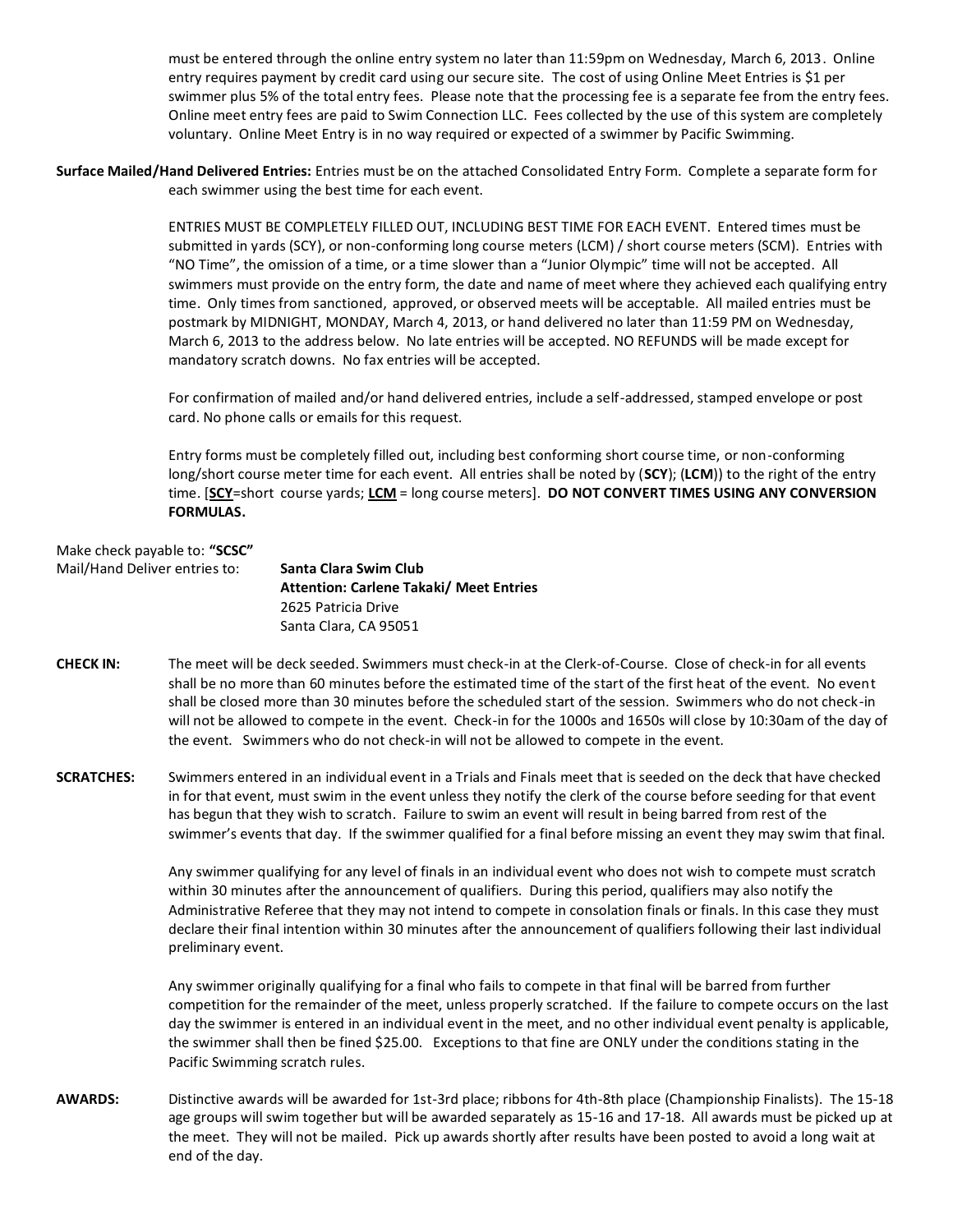**HOSPITALITY:** Lunches and refreshments will be provided for officials and coaches. Snacks and drinks will be provided to timers. Full Snack Bar will be available with options for breakfast, lunch and dinner.

**ADMISSION:** Admission is free. A three-day program will be available for a reasonable cost.

**See the Host Website for hotel information. [www.santaclaraswimclub.org](http://www.santaclaraswimclub.org/)** 

### **ORDER OF EVENTS**

### **FRIDAY, MARCH 15, 2013**

| <b>EVENT NUMBER</b> |             | <b>GROUP</b><br>AGE | <b>EVENT</b>    |  |
|---------------------|-------------|---------------------|-----------------|--|
| <b>GIRLS</b>        | <b>BOYS</b> |                     |                 |  |
| 1                   | 2           | $10$ -UN            | <b>200 FREE</b> |  |
| 3                   | 4           | $11 - 12$           | <b>500 FREE</b> |  |
| 5                   | 6           | $13 - 14$           | *500 FREE       |  |
|                     |             | $15 - 18$           | *500 FREE       |  |
| 7                   | 8           | $10$ -UN            | <b>500 FREE</b> |  |
| 9                   | 10          | $11 - 12$           | 400 I.M.        |  |
| 11                  | 12          | $13 - 14$           | *400 I.M.       |  |
|                     |             | $15 - 18$           | *400 I.M.       |  |

\*The 500 Freestyle and 400 IM for 13-18, will be swum together but awarded separately.

| <b>EVENT NUMBER</b> |             | AGE<br><b>EVENT</b> |                 | <b>EVENT NUMBER</b> | AGE         | <b>EVENT</b> |                 |
|---------------------|-------------|---------------------|-----------------|---------------------|-------------|--------------|-----------------|
| <b>GIRLS</b>        | <b>BOYS</b> | <b>GROUP</b>        |                 | <b>GIRLS</b>        | <b>BOYS</b> | <b>GROUP</b> |                 |
| 13                  | 14          | 10-UN               | 100 I.M.        | 59                  | 60          | $11 - 12$    | 200 I.M.        |
| 15                  | 16          | $11 - 12$           | 100 I.M.        | 61                  | 62          | 10-UN        | 200 I.M.        |
| 17                  | 18          | $13 - 14$           | <b>100 FLY</b>  | 63                  | 64          | $13 - 14$    | 200 I.M.        |
| 19                  | 20          | $15 - 18$           | <b>100 FLY</b>  | 65                  | 66          | $15 - 18$    | 200 I.M.        |
| 21                  | 22          | 10-UN               | <b>50 FLY</b>   | 67                  | 68          | $11 - 12$    | 50 BREAST       |
| 23                  | 24          | $11 - 12$           | 100 BREAST      | 69                  | 70          | 10-UN        | 50 BREAST       |
| 25                  | 26          | 13-14               | 200 BREAST      | 71                  | 72          | $11 - 12$    | 200 BREAST      |
| 27                  | 28          | $15 - 18$           | 200 BREAST      | 73                  | 74          | $13 - 14$    | 100 BREAST      |
| 29                  | 30          | $11 - 12$           | <b>200 FLY</b>  | 75                  | 76          | $15 - 18$    | 100 BREAST      |
| 31                  | 32          | $10$ -UN            | 100 BREAST      | 77                  | 78          | $11 - 12$    | <b>100 FREE</b> |
| 33                  | 34          | $11 - 12$           | 50 FREE         | 79                  | 80          | 10-UN        | <b>100 FREE</b> |
| 35                  | 36          | $13 - 14$           | 50 FREE         | 81                  | 82          | $13 - 14$    | <b>200 FREE</b> |
| 37                  | 38          | $15 - 18$           | 50 FREE         | 83                  | 84          | $15 - 18$    | <b>200 FREE</b> |
| 39                  | 40          | 10-UN               | 50 FREE         | 85                  | 86          | $11 - 12$    | 50 BACK         |
| 41                  | 42          | $11 - 12$           | 100 BACK        | 87                  | 88          | 10-UN        | 50 BACK         |
| 43                  | 44          | 13-14               | 200 BACK        | 89                  | 90          | $11 - 12$    | 200 BACK        |
| 45                  | 46          | $15 - 18$           | 200 BACK        | 91                  | 92          | $13 - 14$    | 100 BACK        |
| 47                  | 48          | $11 - 12$           | <b>50 FLY</b>   | 93                  | 94          | $15 - 18$    | 100 BACK        |
| 49                  | 50          | $10$ -UN            | 100 BACK        | 95                  | 96          | $11 - 12$    | <b>100 FLY</b>  |
| 51                  | 52          | $11 - 12$           | <b>200 FREE</b> | 97                  | 98          | 10-UN        | <b>100 FLY</b>  |
| 53                  | 54          | $13 - 14$           | <b>100 FREE</b> | 99                  | 100         | $13 - 14$    | <b>200 FLY</b>  |
| 55                  | 56          | $15 - 18$           | <b>100 FREE</b> | 101                 | 102         | $15 - 18$    | <b>200 FLY</b>  |
| 57                  | 58          | $11 - 12$           | *1000 FREE      | 103                 | 104         | $11 - 12$    | *1650 FREE      |
|                     |             | $13 - 14$           | *1000FREE       |                     |             | 13-14        | *1650 FREE      |
|                     |             | $15 - 18$           | *1000 FREE      |                     |             | $15 - 18$    | *1650 FREE      |

#### **SATURDAY, MARCH 16, 2013 SUNDAY, MARCH 17, 2013**

[Time standards are listed at: http://www.pacswim.org/page/times\\_standards.shtml](../AppData/Local/AppData/Local/AppData/Local/Microsoft/Windows/Temporary%20Internet%20Files/Content.Outlook/AppData/Local/Microsoft/Windows/Temporary%20Internet%20Files/Content.Outlook/V01WP1D7/Downloads/Time%20standards%20are%20listed%20at:%20http:/www.pacswim.org/page/times_standards.shtml) 

\*1000 Freestyle and \*1650 Freestyle Swimmers must provide their own timers and lap counters. These events will be swum after the last trial events and before finals each day. The 11-18 year olds will swim the distance events together (fastest to slowest) but will be awarded separately. All other 15-18 events will be combined for Prelims.